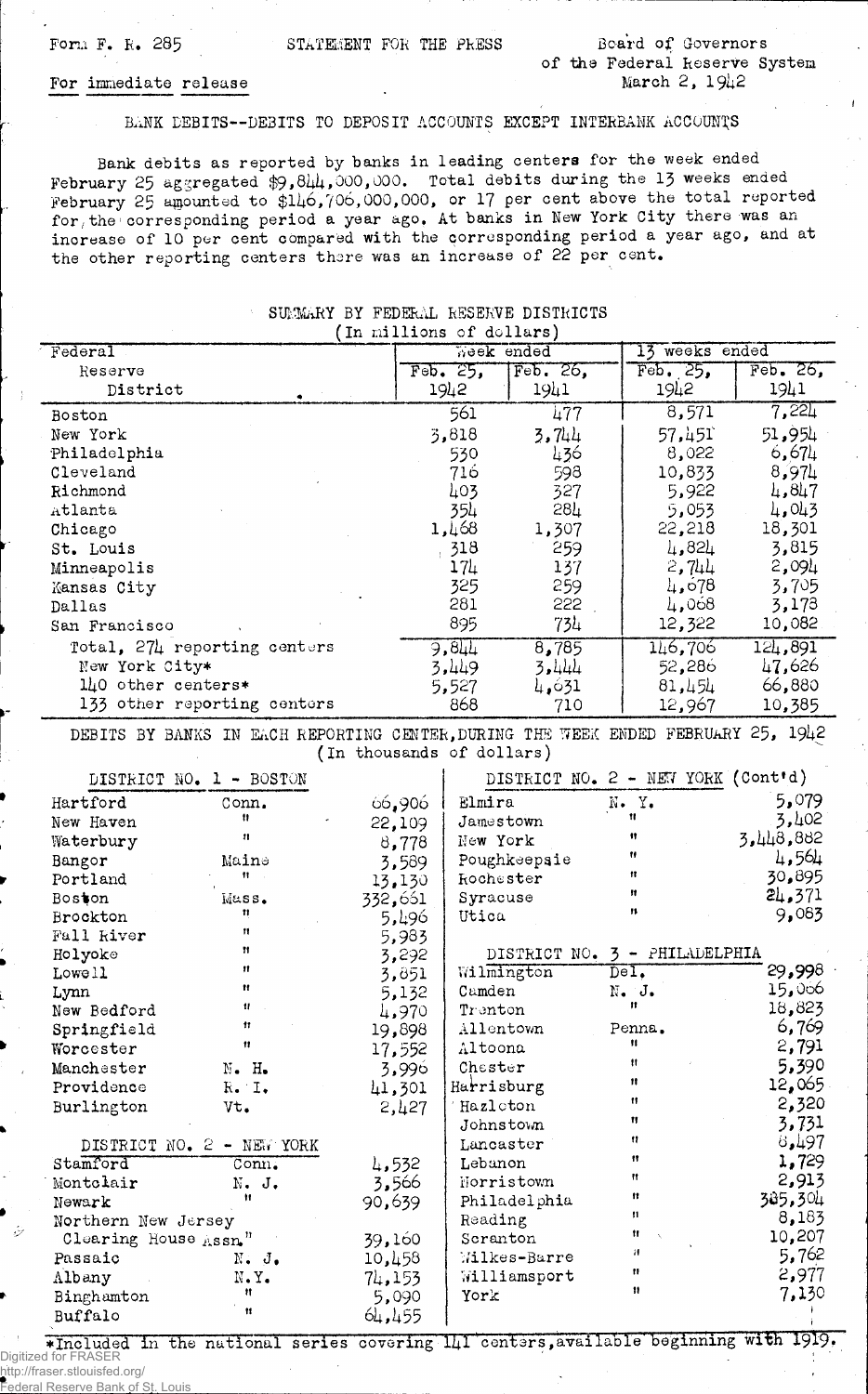## Form F. R. 285-a

 $\mathbb{R}^2$ 

DEBITS BY BANKS IN EACH REPORTING CENTER, DURING THE WEEK ENDED FEBRUARY 25, 1942 (In thousands of dollars)

| Lexington                  | DISTRICT NO. 4 - CLEVELAND<br>$\overline{xy}$ . |                  |                          | DISTRICT NO. 6 - ATLANTA (Cont'd) |                |
|----------------------------|-------------------------------------------------|------------------|--------------------------|-----------------------------------|----------------|
| Akron                      | Ohio                                            | 4,651            | Albany<br>Atlanta        | Ga.<br>Ħ                          | 1,658          |
| Canton                     | 11                                              | 21,157<br>11,446 | Augusta                  | Ħ                                 | 67,612         |
| Cincinnati                 | Ħ                                               | 110,963          | Brunswick                | $^{\bullet}$                      | 8,598          |
| Cleveland                  | n                                               | 183,816          | Columbus                 | 11                                | 727            |
| Columbus                   | 11                                              | 47,618           | Elberton                 | 11                                | 5,646          |
| Dayton                     | Ħ                                               | 20,714           | Macon                    | 11                                | 299            |
| Hamilton                   | Ħ.                                              | 3,693            | Newnan                   | n                                 | 6,584<br>584   |
| Lima                       | Ħ                                               | 4.414            | Savannah                 | Ħ                                 | 8,919          |
| Lorain                     | $\mathbf{H}$                                    | 1,253            | Valdosta                 | 11                                | 1,670          |
| Middletown                 | Ħ                                               | 3,887            | New Orleans              | La.                               | 69,508         |
| Springfield                | 11                                              | 4,572            | Hattiesburg              | Miss.                             | 8,174          |
| Steubenville               | 11                                              | 2,506            | Jackson                  | Ħ                                 | 4,392          |
| Toledo                     | 11                                              | 37,785           | Meridian                 | 11                                | 2,392          |
| Warren                     | $\pmb{\mathfrak{m}}$                            | 3,084            | Vicksburg                | 11                                | 2,201          |
| Youngstown                 | Ħ                                               | 15,666           | Chattanooga              | Tenn.                             | 13,636         |
| Zanesville                 | Ħ                                               | 2,377            | Knoxville                | Ħ                                 | 8,225          |
| Butler                     | Pa <sub>o</sub>                                 | 2,364            | Nashville                | Ħ                                 | 25,120         |
| Erie                       | Ħ                                               | 9,648            |                          |                                   |                |
| Franklin                   | Ħ                                               | 1,205            | DISTRICT NO. 7 - CHICAGO |                                   |                |
| Greensburg                 | Ħ                                               | 1,895            | Aurora                   | TIT.                              | 3,043          |
| Homestead                  | Ħ<br>Ħ                                          | 962              | Bloomington              | Ħ                                 | 3,651          |
| 011 City                   | n                                               | 2,833            | Champaign-Urbana         | Ħ                                 | 3,377          |
| Pittsburgh                 |                                                 | 211,069          | Chicago                  | n                                 | 791,863        |
| Wheeling                   | W. Va.                                          | 6,493            | Danville                 | 11                                | 2,465          |
|                            |                                                 |                  | Decatur                  | Ħ                                 | 5,387          |
|                            | DISTRICT NO. 5 - RICHMOND                       |                  | Elgin                    | 11                                | 2,309          |
| Washington                 | $D_{\bullet}$ $C_{\bullet}$                     | 84,376           | Moline                   | u                                 | 2,111          |
| Baltimore                  | Md.<br>n                                        | 121,902          | Peoria                   | ŋ<br>11                           | 16,262         |
| Cumberland                 | Ħ                                               | 1,903            | Rockford                 | 11                                | 9,833          |
| Hagerstown<br>Asheville    | N.C.                                            | 2,862            | Springfield              |                                   | 6,063          |
| Charlotte                  | Ħ                                               | 3,474            | Fort Wayne               | Ind.<br>打                         | 9,386          |
| Durham                     | 11                                              | 20,773           | Gary                     | $\mathbf{H}$                      | 5,816          |
| $\lq$ Greensboro           | 11                                              | 7,456            | Hammond<br>Indianapolis  | Ħ                                 | 2,454          |
| Raleigh                    |                                                 | 6,354            | South Bend               | п                                 | 67,026         |
| Wilmington                 | 11                                              | 11,836           | Terre Haute              | Ħ                                 | 10,723         |
| Winston-Salem              | 11                                              | 4,872<br>10,665  | Cedar kapids             | Iowa                              | 5,785          |
| Charleston                 | S. C.                                           | 6,866            | Clinton                  | Ħ.                                | 7,847          |
| Columbia                   | 11.                                             | 9,266            | Davenport                | n                                 | 1,992<br>6,041 |
| Greenville                 | Ħ                                               | 0,641            | Des Moines               | 11                                | 24,274         |
| Spartanburg                | Ħ                                               | 3,478            | Dubuque                  | Ħ                                 | 2,796          |
| Danville                   | Va.                                             | 2,323            | Mason City               | Ħ                                 | 2,915          |
| Lynchburg                  | Ħ                                               | 3,465            | Muscatine                | Ħ                                 | 8L7            |
| Newport News               | 11                                              | 3,866            | Sioux City               | n                                 | 12,621         |
| Norfolk                    | Ħ                                               | 17,867           | Waterloo                 | n                                 | 5,847          |
| Portsmouth                 | 11                                              | 1,910            | Adrian                   | Mich.                             | 1,185          |
| Richmond                   | Ħ                                               | 43,948           | Battle Creek             | 11                                | 3,727.         |
| Roanoke                    | n                                               | 6,340            | Bay City                 | $^{\bullet}$                      | 3,237          |
| Charleston                 | W.<br>Va.<br>11                                 | 16,212           | Detroit                  | Ħ                                 | 311,814        |
| Huntington                 |                                                 | 4,323            | Flint                    | $\mathbf{H}$                      | 6,925          |
|                            |                                                 |                  | Grand Rapids             | Ħ<br>n                            | 14,595         |
|                            | DISTRICT NO. $6 + ATLANTA$                      |                  | Jackson                  | $\mathbf{H}$                      | 4,451          |
| BirmIngham                 | Ala.<br>Ħ                                       | 32,089           | Kalamazoo                | Ħ                                 | 6,533          |
| Dothan<br>Mobile           | 11                                              | 1,541            | Lansing                  | Ħ                                 | 7,894          |
|                            | Ħ                                               | 18,586           | Saginaw                  |                                   | 5,342          |
| Montgomery<br>Jacksonville | Fla.                                            | 6,372            | Green Bay<br>Manitowoc   | Wis.<br>Ħ                         | 4,019          |
| Miami                      | 11                                              | 28,325           | Milwaukee                | 11                                | 2,046          |
| Pensacola                  | 11                                              | 16,192           | Oshkosh                  | $\mathbf{H}$                      | 74,568         |
| Tampa                      | 11                                              | 3,364            | Sheboygan                | Ħ                                 | 2,345          |
|                            |                                                 | 11,917           |                          |                                   | 6,761          |

Digitized for FRASER<br>http://fraser.stlouisfed.org/<br>Federal Reserve Bank of St. Louis